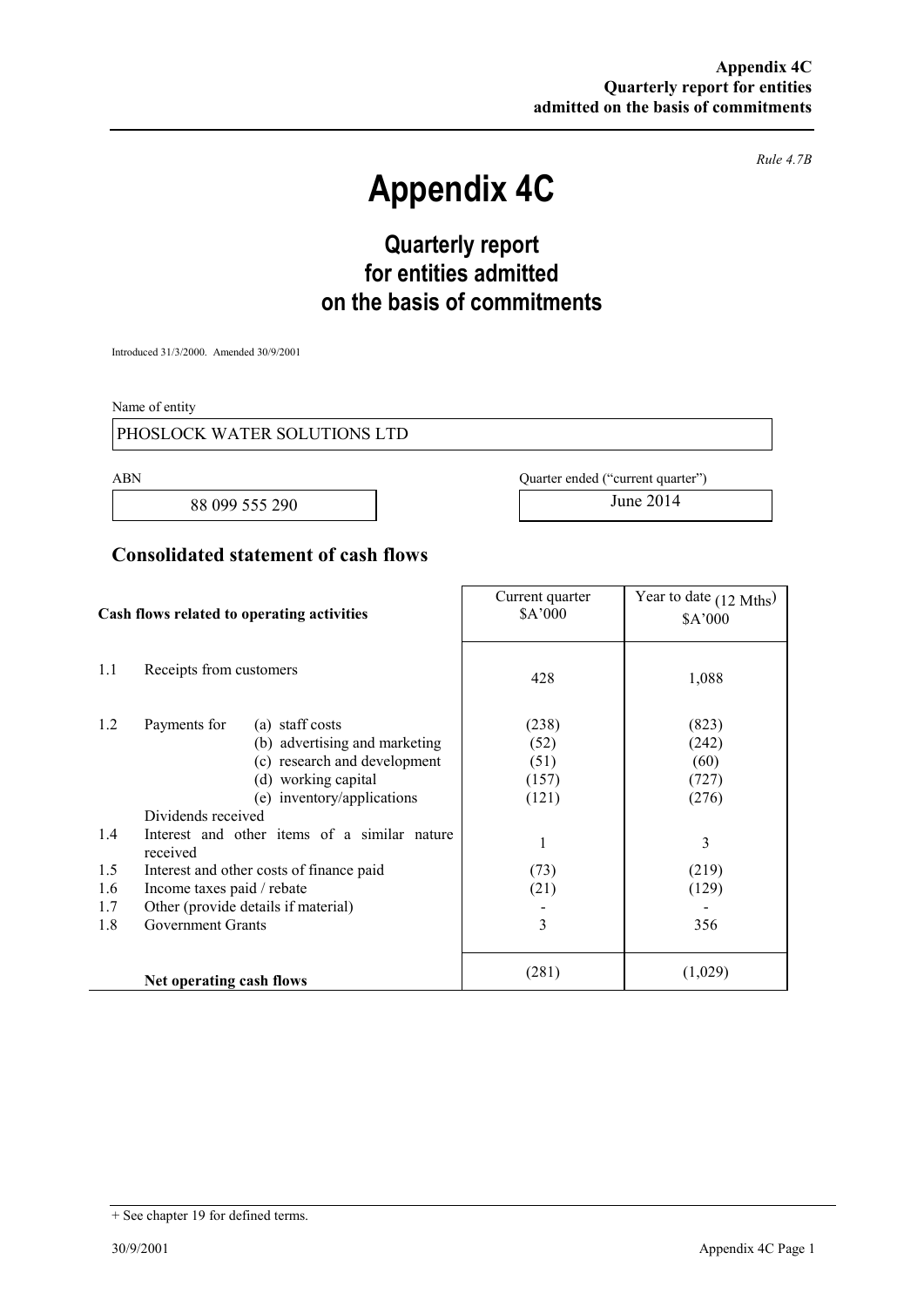|                              |                                                                                                                                                                                                                                | Current quarter<br>\$A'000 | Year to date $(12 \text{ Mths})$<br>\$A'000 |
|------------------------------|--------------------------------------------------------------------------------------------------------------------------------------------------------------------------------------------------------------------------------|----------------------------|---------------------------------------------|
| 1.8                          | Net operating cash flows (carried forward)                                                                                                                                                                                     | (281)                      | (1,029)                                     |
| 1.9                          | Cash flows related to investing activities<br>Payment for acquisition of:<br>(a) businesses (item 5)<br>(b) equity investments<br>(c) intellectual property<br>(d) physical non-current assets<br>(e) other non-current assets | (3)                        | (47)<br>(113)                               |
| 1.10                         | Proceeds from disposal of:<br>(a) businesses (item 5)<br>(b) equity investments<br>(c) intellectual property<br>(d) physical non-current assets<br>(e) other non-current assets                                                |                            | 61                                          |
| 1.11<br>1.12<br>1.13         | Loans from Minority Shareholders<br>Loans repaid by other entities<br>Other (provide details if material)                                                                                                                      |                            |                                             |
|                              | Net investing cash flows                                                                                                                                                                                                       | (3)                        | (99)                                        |
| 1.14                         | Total operating and investing cash flows                                                                                                                                                                                       | (284)                      | (1,128)                                     |
| 1.15<br>1.16<br>1.17<br>1.18 | Cash flows related to financing activities<br>Proceeds from issues of shares, options, etc.<br>Proceeds from sale of forfeited shares<br>Proceeds from borrowings<br>Repayment of borrowings                                   | 285                        | 954                                         |
| 1.19<br>1.20                 | Dividends paid<br>Other – Capital raising costs                                                                                                                                                                                |                            |                                             |
|                              | Net financing cash flows                                                                                                                                                                                                       | 285                        | 954                                         |
|                              | Net increase (decrease) in cash held                                                                                                                                                                                           | $\mathbf{1}$               | (174)                                       |
| 1.21<br>1.22                 | Cash at beginning of quarter/year to date<br>Exchange rate adjustments                                                                                                                                                         | 303<br>(2)                 | 473<br>3                                    |
| 1.23                         | Cash at end of quarter                                                                                                                                                                                                         | 302                        | 302                                         |
|                              |                                                                                                                                                                                                                                |                            |                                             |

<sup>+</sup> See chapter 19 for defined terms.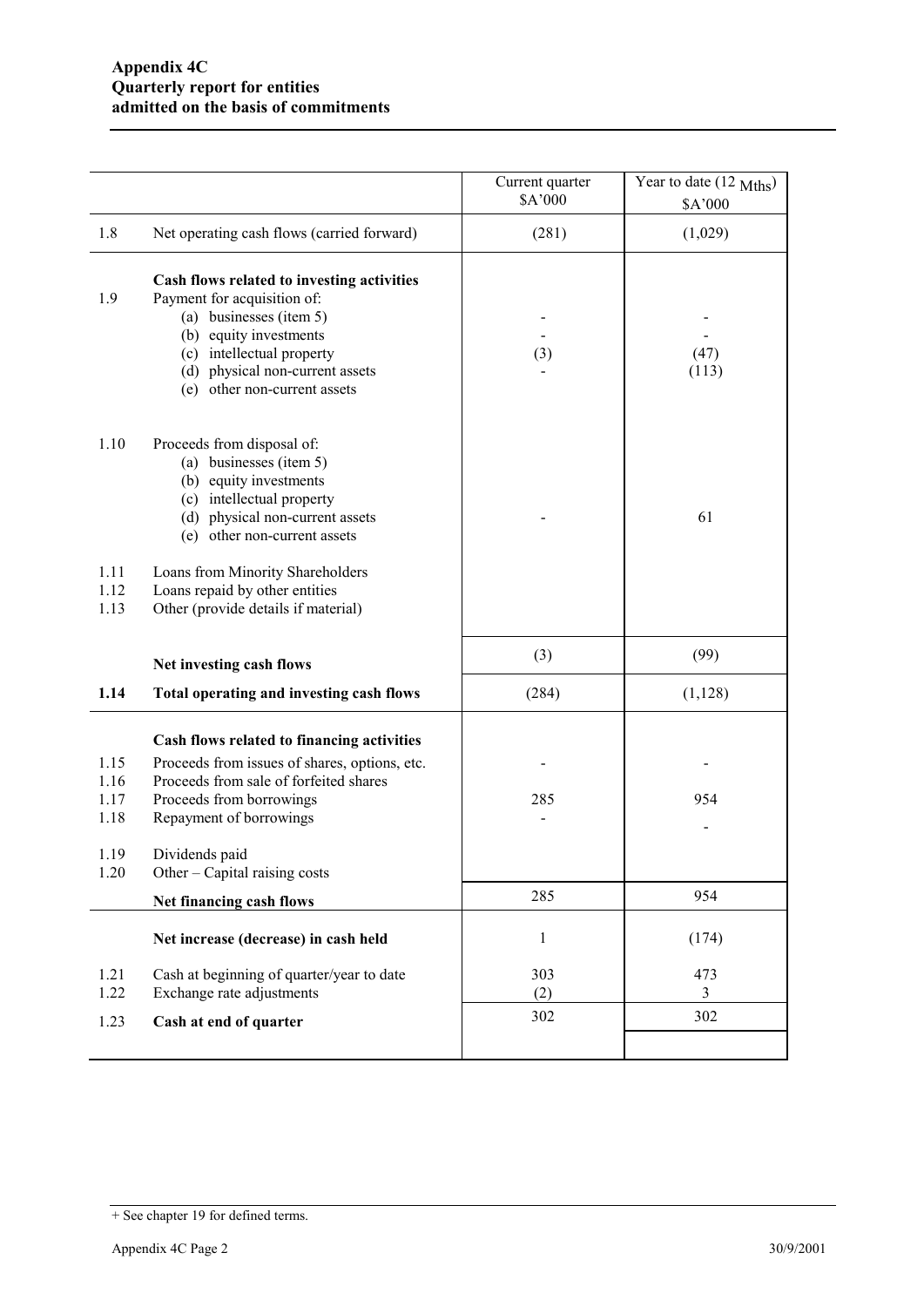# **Payments to directors of the entity and associates of the directors Payments to related entities of the entity and associates of the related entities**

|      |                                                                  | Current quarter<br>\$A'000 |
|------|------------------------------------------------------------------|----------------------------|
| 1.24 | Aggregate amount of payments to the parties included in item 1.2 | 73                         |
| 1.25 | Aggregate amount of loans to the parties included in item 1.11   | -                          |
|      |                                                                  |                            |

1.26 Explanation necessary for an understanding of the transactions During the period \$48,000 was paid as Executive Director salaries and \$25,002 paid as Non-Executive Directors fees.

### **Non-cash financing and investing activities**

- 2.1 Details of financing and investing transactions which have had a material effect on consolidated assets and liabilities but did not involve cash flows
- 2.2 Details of outlays made by other entities to establish or increase their share in businesses in which the reporting entity has an interest

#### **Financing facilities available**

*Add notes as necessary for an understanding of the position. (See AASB 1026 paragraph 12.2).* 

|     |                                        | Amount available<br>\$A'000 | Amount used<br>\$A'000 |
|-----|----------------------------------------|-----------------------------|------------------------|
|     | Loan facilities                        | 824                         | 824                    |
| 3.2 | Converting Notes maturing 30 June 2016 | 1,300                       | 1,300                  |

<sup>+</sup> See chapter 19 for defined terms.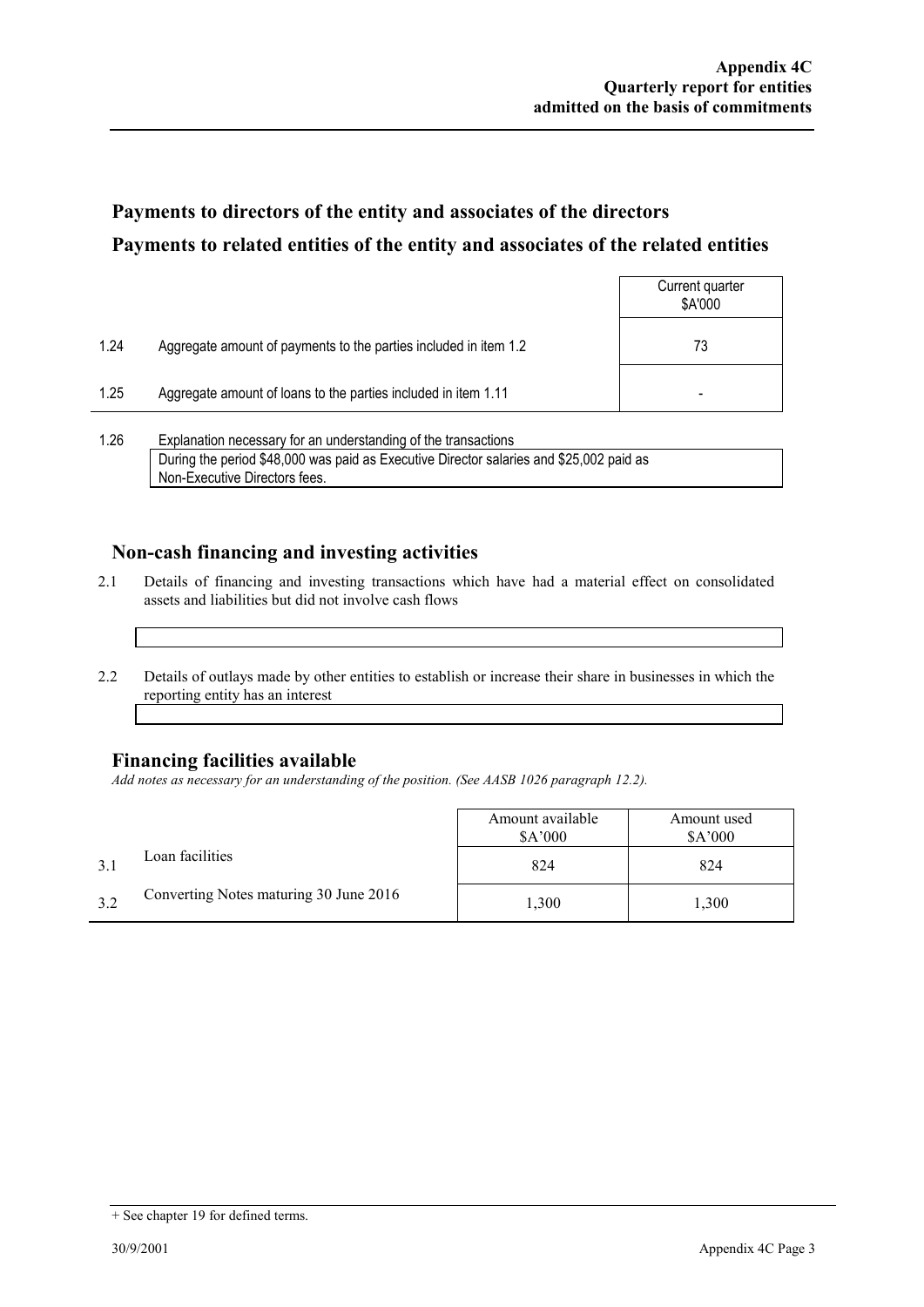## **Reconciliation of cash**

| Reconciliation of cash at the end of the quarter (as<br>shown in the consolidated statement of cash flows) to<br>the related items in the accounts is as follows. | Current quarter<br>\$A'000 | Previous quarter<br>\$A'000 |
|-------------------------------------------------------------------------------------------------------------------------------------------------------------------|----------------------------|-----------------------------|
| Cash on hand and at bank<br>4.1                                                                                                                                   | 247                        | 248                         |
| 4.2<br>Deposits at call                                                                                                                                           |                            |                             |
| 4.3<br>Bank overdraft                                                                                                                                             |                            |                             |
| 4.4<br>Other $-$ Term deposit                                                                                                                                     | 55                         | 55                          |
| Total: cash at end of quarter (item 1.23)                                                                                                                         | 302                        | 303                         |

Acquisitions and disposals of business entities

|     |                                              | Acquisitions<br>(Item $1.9(a)$ ) | Disposals<br>(Item $1.10(a)$ ) |
|-----|----------------------------------------------|----------------------------------|--------------------------------|
| 5.1 | Name of entity                               |                                  |                                |
| 5.2 | Place of incorporation<br>or registration    |                                  |                                |
| 5.3 | Consideration for<br>acquisition or disposal |                                  |                                |
| 5.4 | Total net assets                             |                                  |                                |
| 5.5 | Nature of business                           |                                  |                                |
|     |                                              |                                  |                                |

<sup>+</sup> See chapter 19 for defined terms.